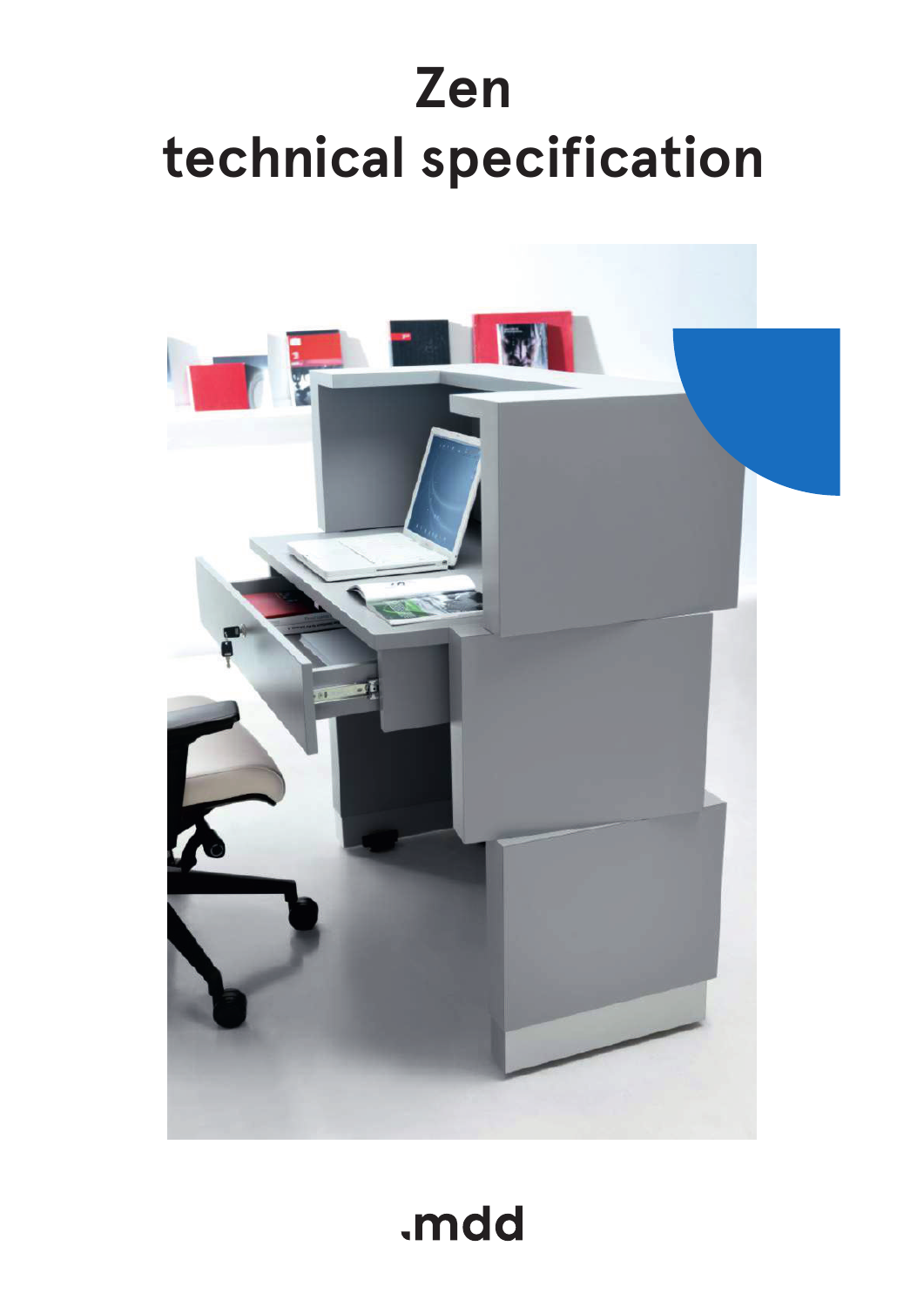#### **MDD has a leading position among manufacturers of office furniture with many awards that prove quality and continuously increase demand for it`s products.**

The realities of today`s market require constant quality improvement at all levels of modern organization. This applies in particular to customer service, marketing, quality of products and also to quality of processes within the company. Partnership relations among employees and with business partners form a base of economic growth and success of the company.

Constant investments in innovative machinery park, optimization of managment systems and an expansion of production halls allow to minimize the lead times for the product of the highest quality.

#### **More than twenty years of experience in office furniture industry come with reference from a long list of companies and institutions to show their appreciation for an efficient and comprehensive service. MDD is higly aware of the environment.**

Being located in the forest region with lake by it1s side, MDD takes the nature seriously and invests constantly in a modern and energy-efficient solutions to preserve the local life. Company puts emphasis on waste segregation and recycling. MDD has been awarded for the exceptional care and involvement in waste disposal. All materials used are environmentally friendly and enjoy a high 95 % rate of being recycled.



# **General informations:**

# **Warranty :**

MDD products - **5 years**. Electrical components and fabric - **2 years**.

**Certyficate - MFC:**



#### **Assembly:** the product comes pre-assembled

### **Packing:**

reception placed on a pallet, secured with styrofoam

#### **Boards density:**

12 mm - 690 - 750 kg/m3 18 mm - 650 - 690 kg/m3 28 mm - 610 - 630 kg/m3 36 mm - 610 - 630 kg/m3

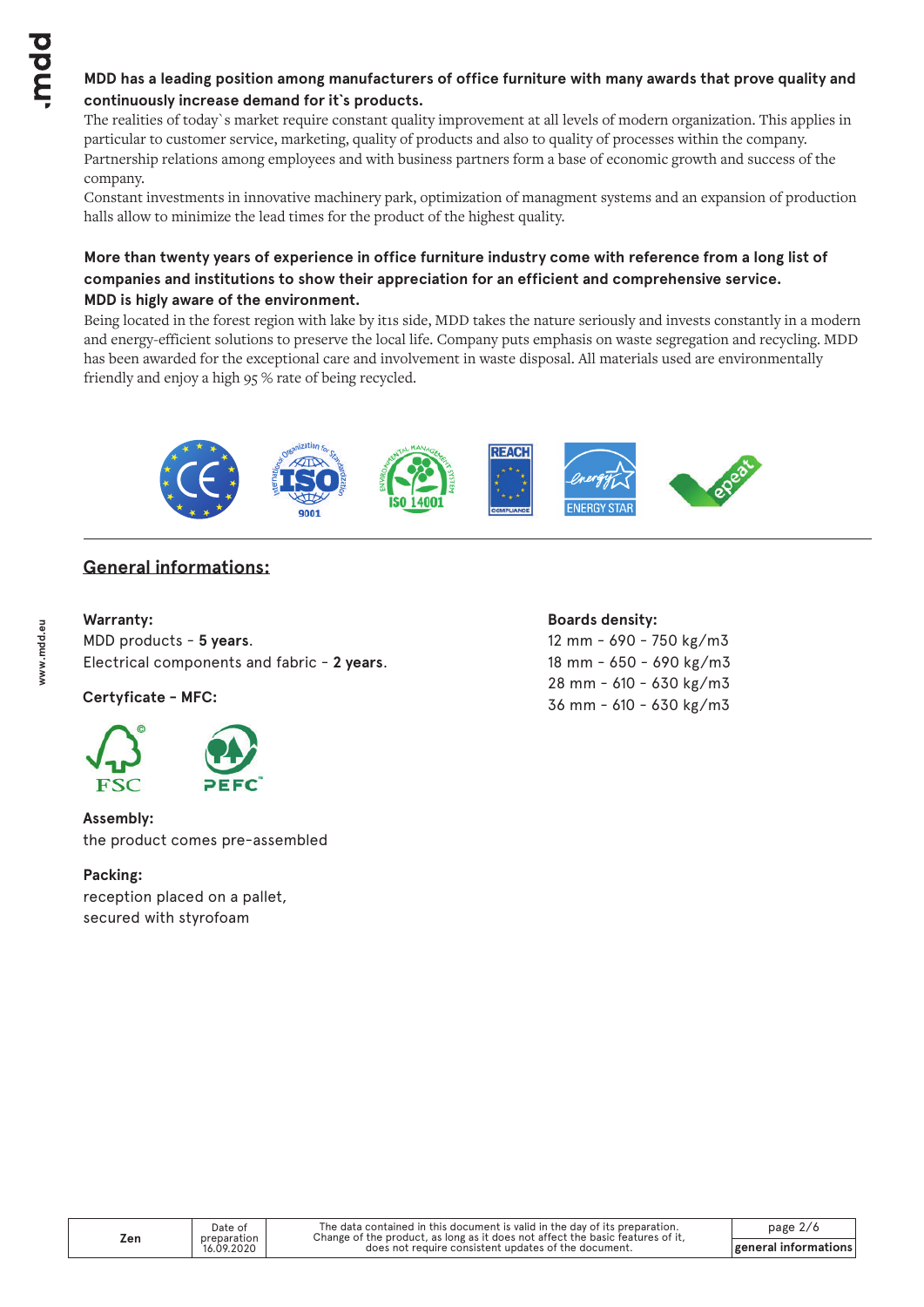#### **Technical specification**

- **1. Top and front** HPL mat
- **2. LED illumination** cold white color (verging on the blue shade)
- **3. Kick plate** HPL brushed aluminium
- **4. Leveling** 5 mm range
- **5. Worktop** MFC 28 mm; possible heights: 680 mm, 720 mm, 830 mm
- **6. Reception interior** MFC, colour: 67 white pastel
- **7. Cable grommets** Ø80 mm
- **8. OPTION WITH EXTRA CHARGE** Drawer with lock
- **9. Optional foot with wheels -** extra charge 4pcs in a set (max. load for 1 wheel 120kg, max load for 1 foot 200kg)



| Zen | Date of                   | The data contained in this document is valid in the day of its preparation.<br>Change of the product, as long as it does not affect the basic features of it, | page $3/6$                                        |
|-----|---------------------------|---------------------------------------------------------------------------------------------------------------------------------------------------------------|---------------------------------------------------|
|     | preparation<br>16.09.2020 | does not require consistent updates of the document.                                                                                                          | $\mathsf{I}$ technical specification $\mathsf{I}$ |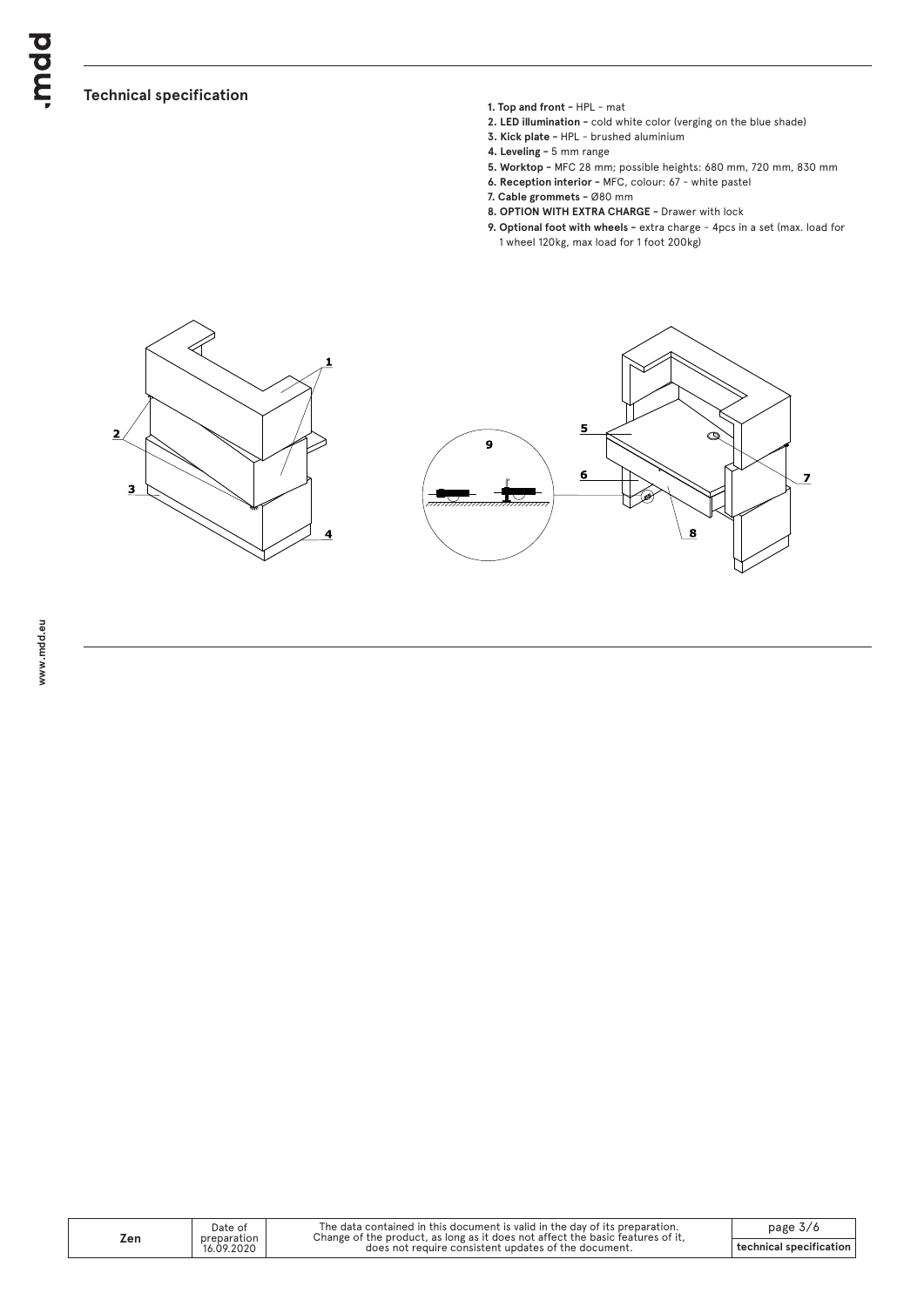bpun.

**Dimensions**



| Zen | Date of<br>preparation<br>16.09.2020 | The data contained in this document is valid in the day of its preparation.<br>Change of the product, as long as it does not affect the basic features of it, | page $4/6$      |
|-----|--------------------------------------|---------------------------------------------------------------------------------------------------------------------------------------------------------------|-----------------|
|     |                                      | does not require consistent updates of the document.                                                                                                          | dimensions (mm) |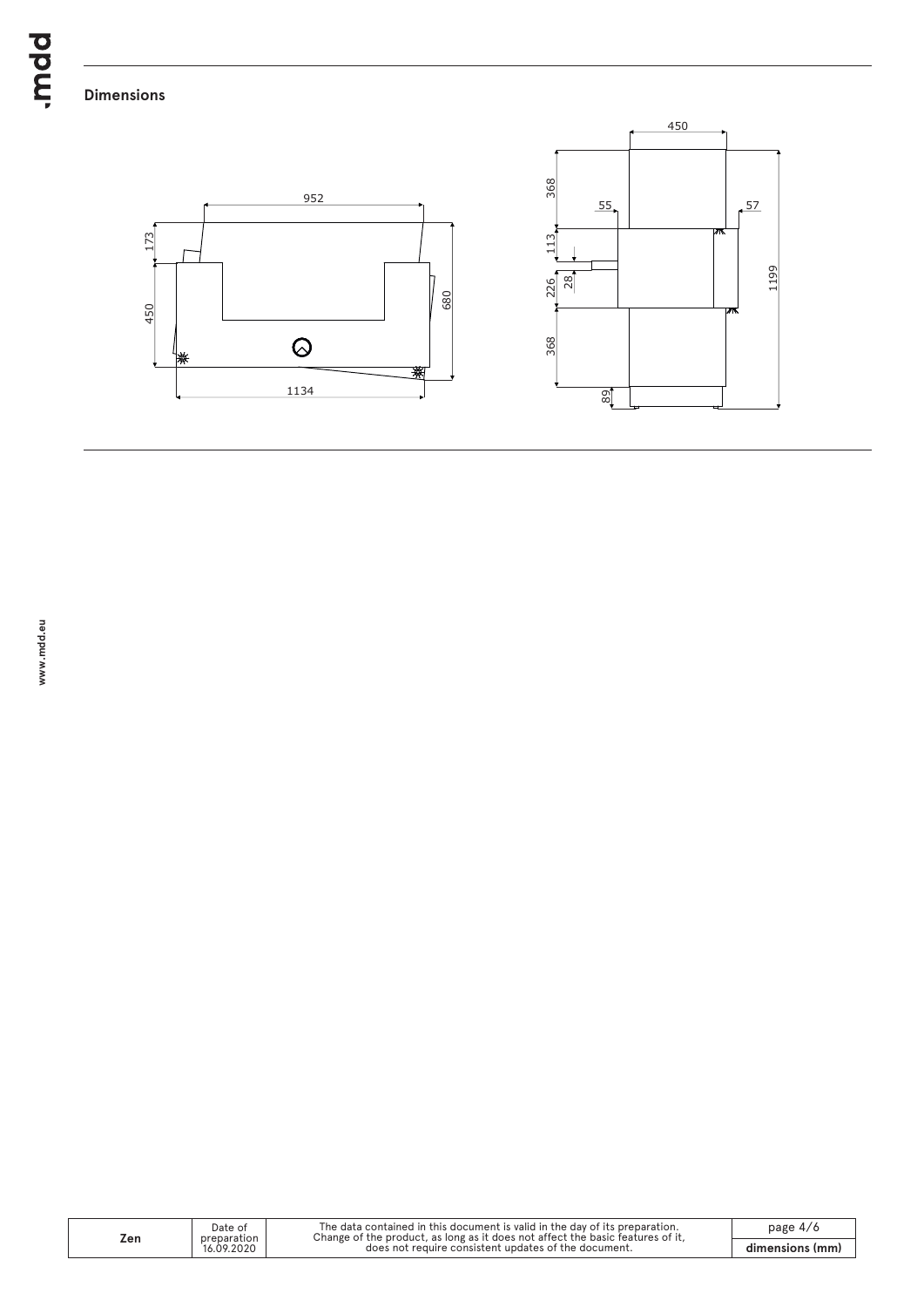# **Reception desks \***





1135 / 680 / 1200 **LZE10** 100.5 kg

# **LZS01** 948 / 493 / 160

13 kg

# **Sneeze guard \***



**NPX1** 1000 / 250 / 750 3 kg

\* dimensions expressed in millimeters: width x depth x height

| Zen | Date of<br>preparation<br>16.09.2020 | The data contained in this document is valid in the day of its preparation.<br>Change of the product, as long as it does not affect the basic features of it, | page 5/6 |
|-----|--------------------------------------|---------------------------------------------------------------------------------------------------------------------------------------------------------------|----------|
|     |                                      | does not require consistent updates of the document.                                                                                                          | products |